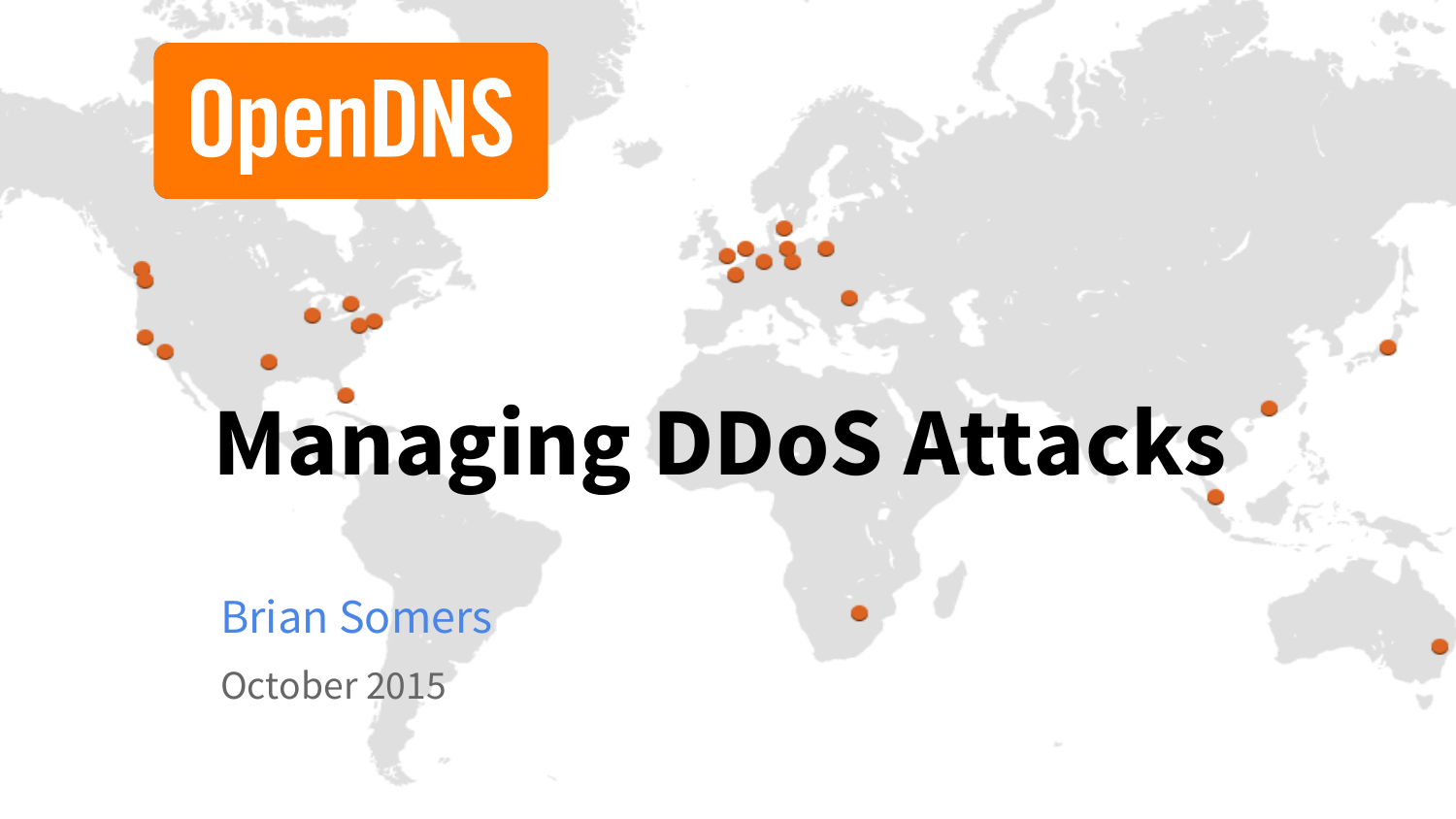#### who am i

[bsomers@OpenDNS.com](mailto:bsomers@OpenDNS.com)

[brian@FreeBSD.org](mailto:brian@FreeBSD.org)

[brian@Awfulhak.org](mailto:brian@Awfulhak.org)

Brian Somers OpenDNS Site Reliability Engineer

Responsible for the Manageability, Scalability and Reliability of the OpenDNS resolver infrastructure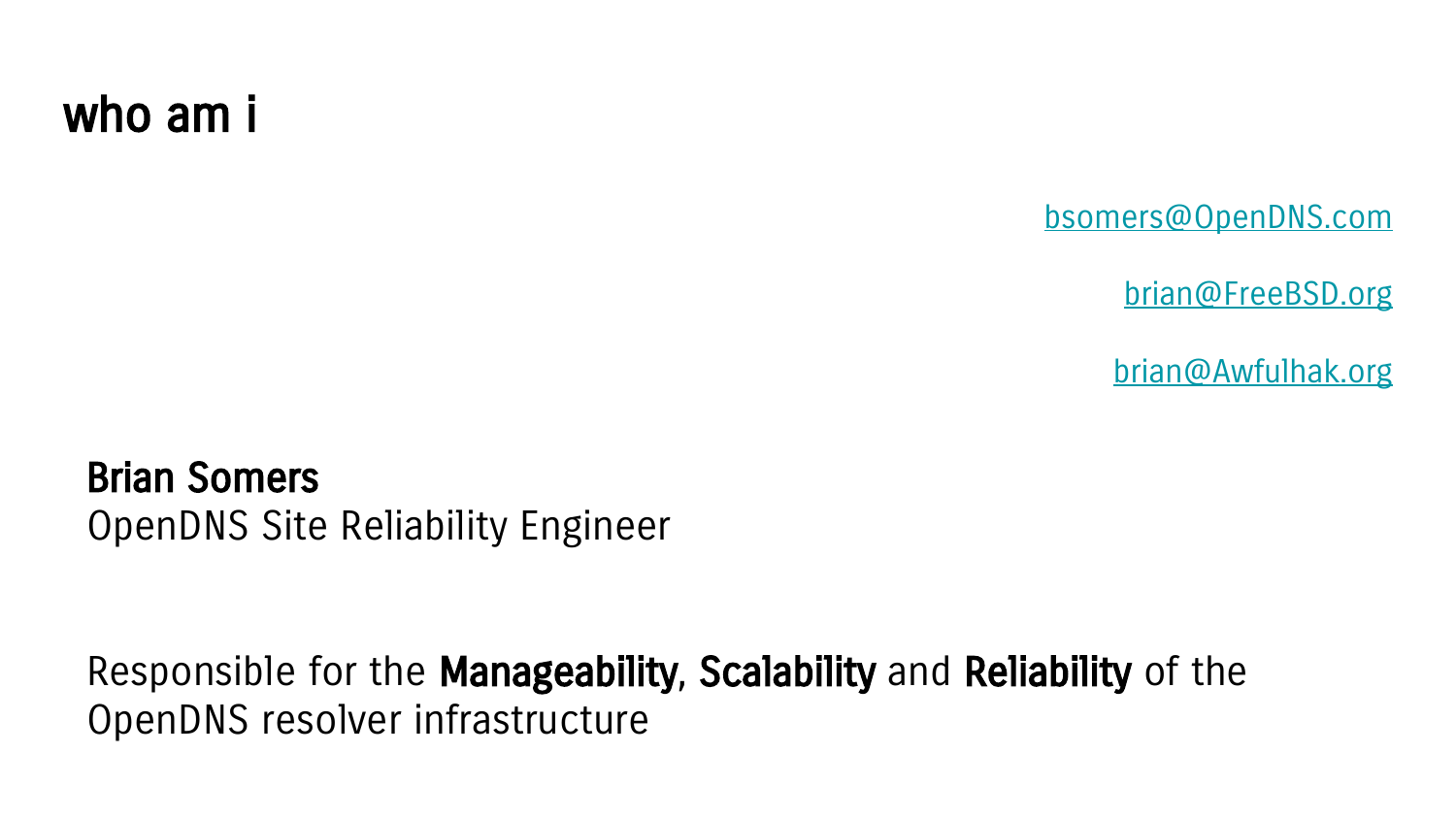# DNS DoS

- **Accidental Attack** 
	- Queries from one source repeated too often
- Amplification Attack
	- Falsified source (the target)
	- Biggest possible answer payload

#### ● NXDomain Attack

- Targeting a specific authority
- Answer not likely to be cached
- Uses a botnet **and** falsified source addresses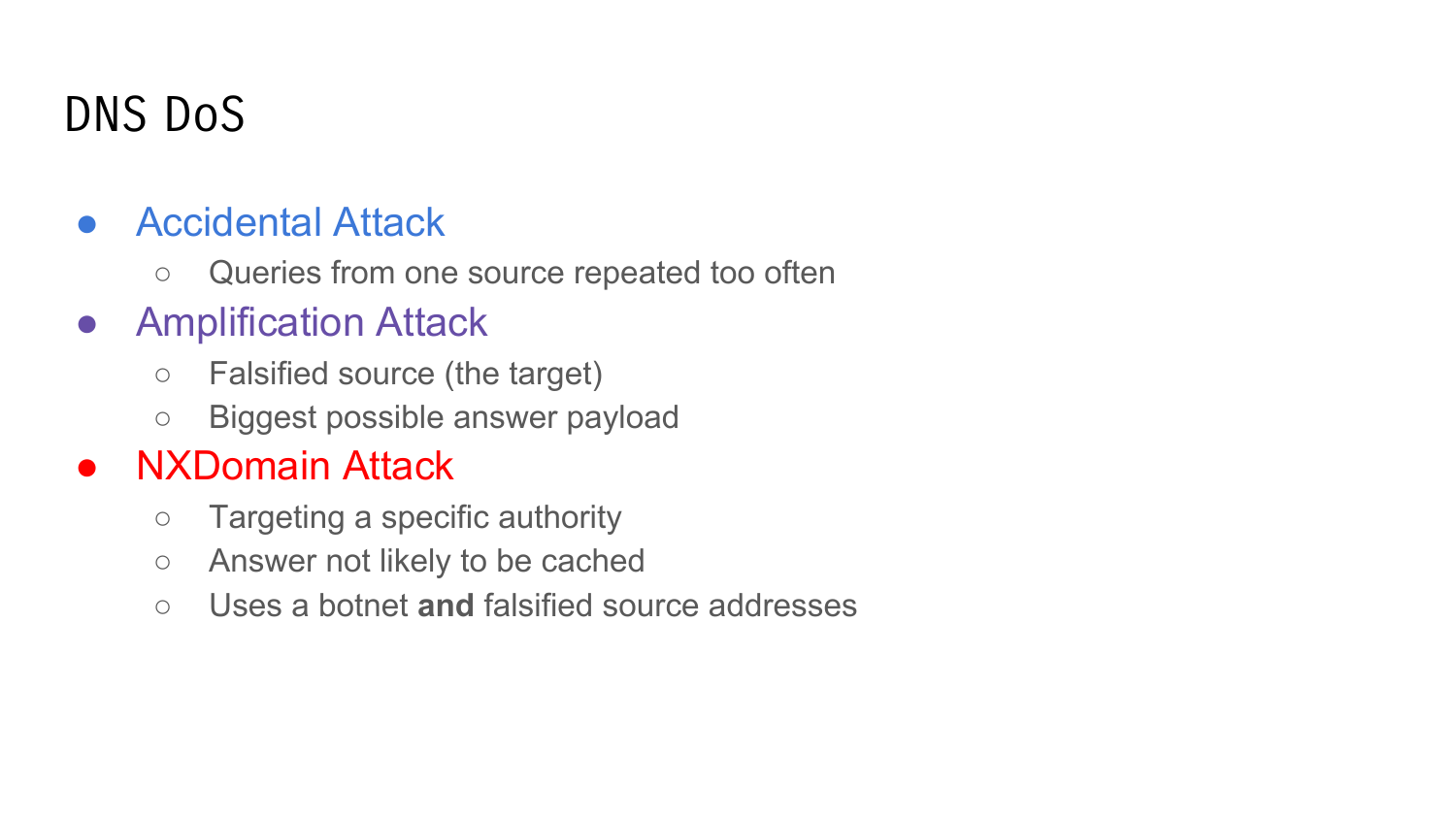# Rate Limiting

- Most basic limitation, handles Accidental and Amplification attacks
- Based on the source address
- Limiting becomes more aggressive if the source is persistent
- Open to abuse by faking the target's IP as the source IP
- Different limits based on client categorization, query type, domain categorization, response size, client customer status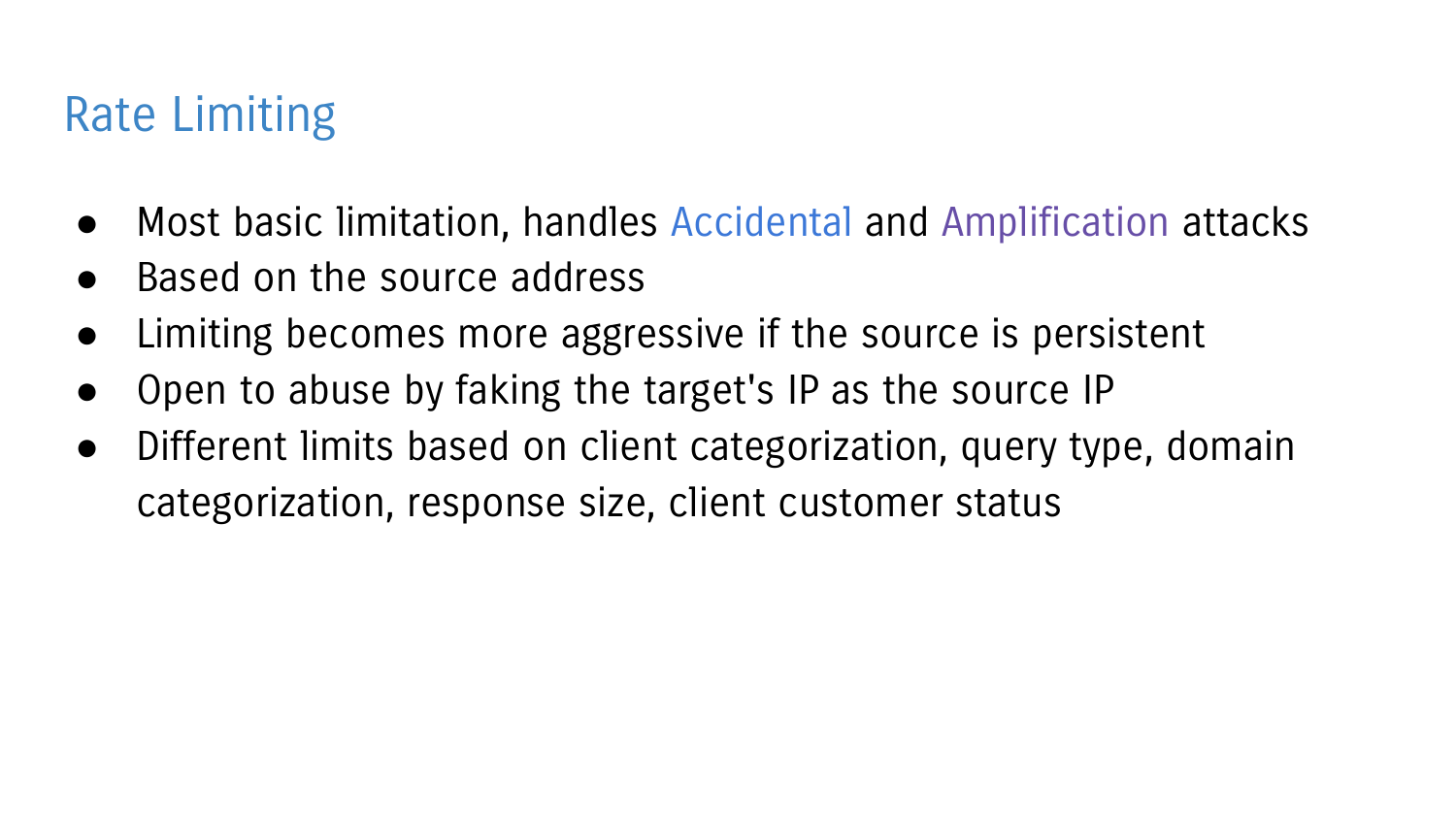#### Global Attack Identification

Our big data systems consolidate query statistics and identify possible attacks based on the following criteria

- At least 500 unique domains queried in a 10 second period (this is unusual except for public suffices and RBLs)
- Negative response ratio must be (95%) of which at least 30% must be SERVFAIL
- The longest domain is chosen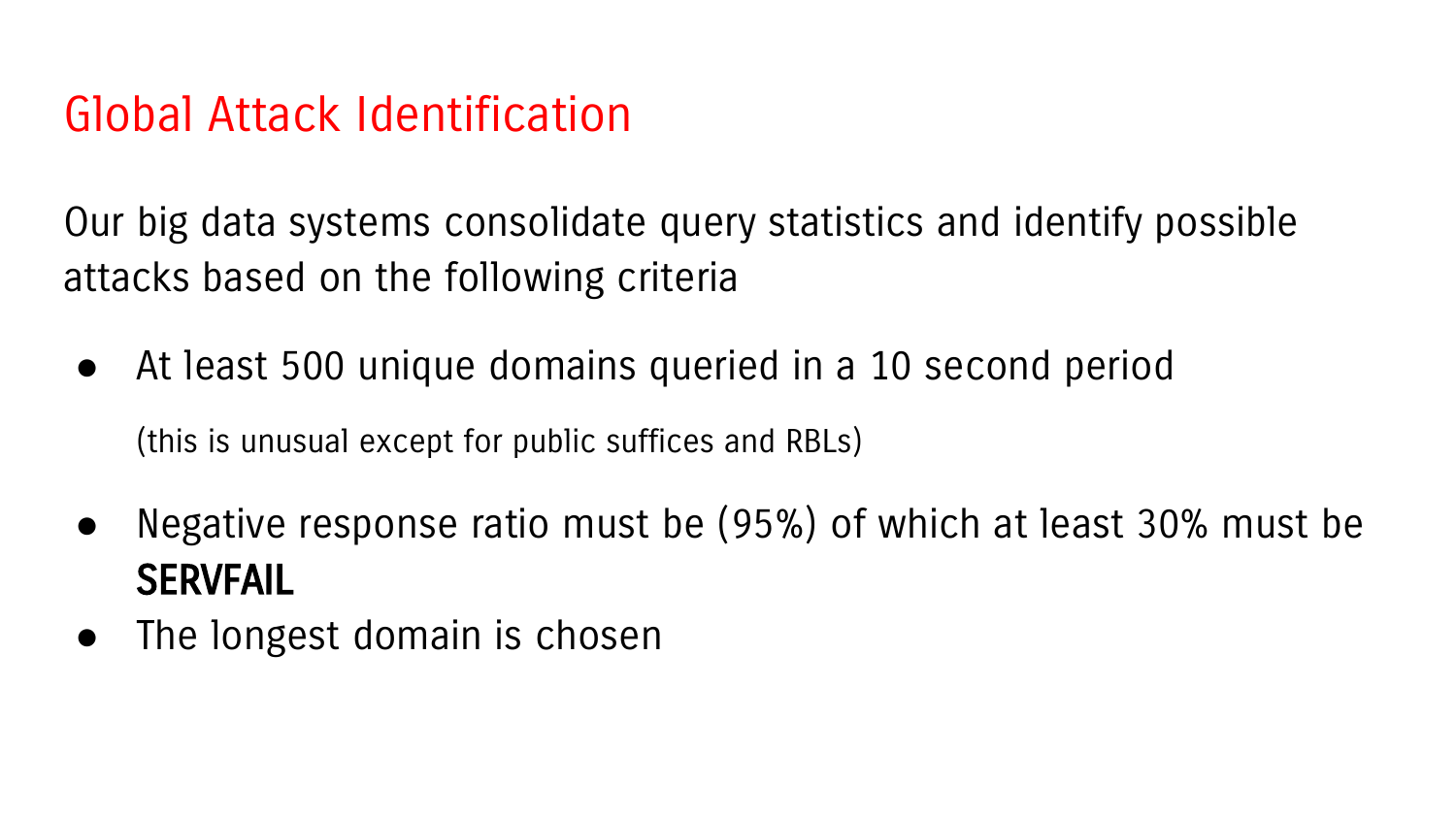### The domain-droplist

- Queries to domains in the domain-droplist are dropped; no response is sent to the client
- The domain-droplist is populated based on domains satisfying the Global Attack Identification criteria, and having an average of less than 100 queries per hour over the last two weeks
- The domain-droplist update is pushed globally in just a few seconds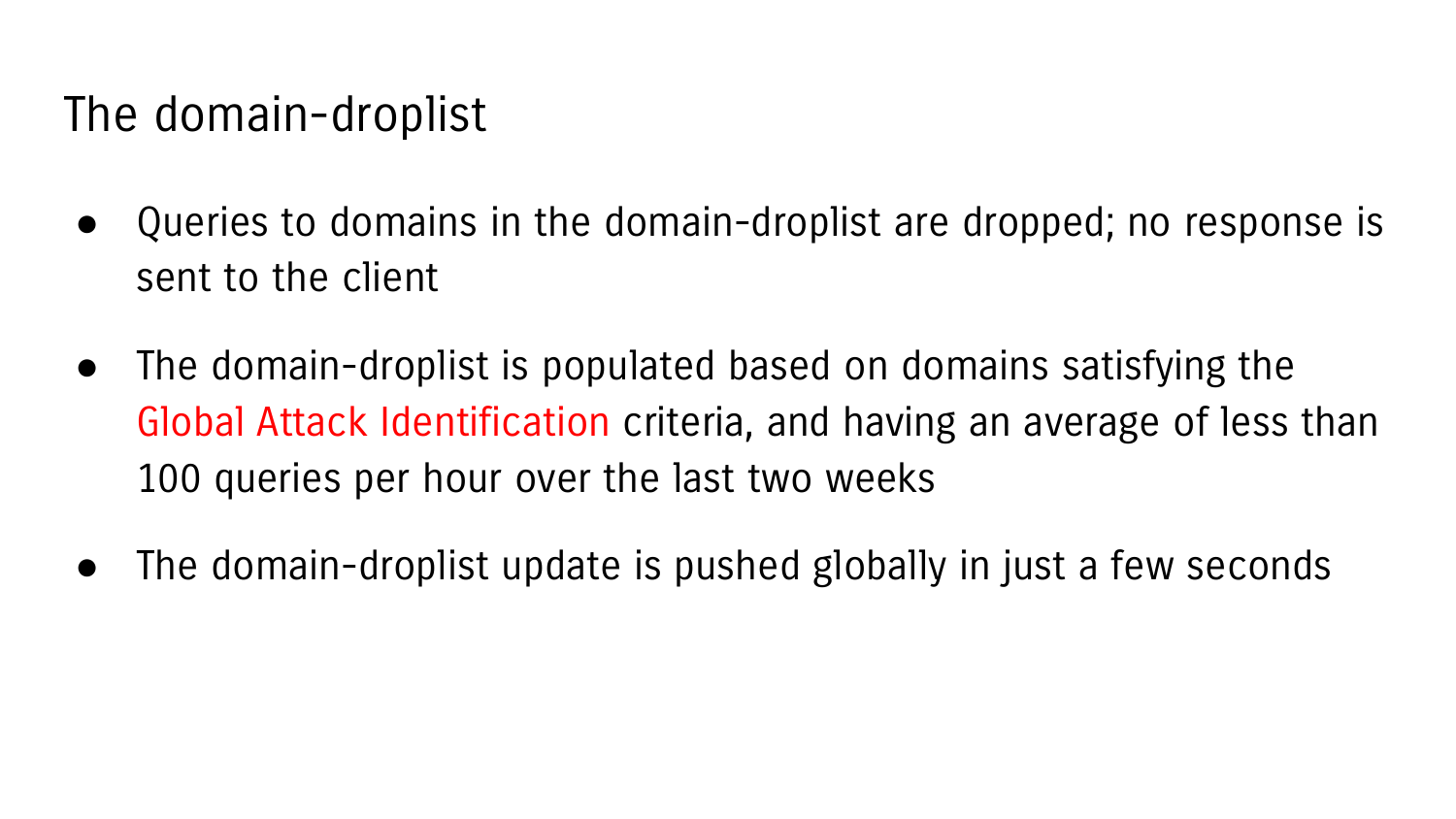### The domain-freezelist

- Queries to domains in the domain-freezelist are served if a cache entry (expired or not) can be found
- Queries to domains in the domain-freezelist are served if the client can be identified (via EDNS0 or source IP)
- Queries to domains in the domain-freezelist are served over TCP
- The domain-freezelist is populated based on domains satisfying the Global Attack Identification criteria, and having an average of between 100 and 500,000 queries per hour over the last two weeks
- The domain-freezelist update is pushed globally in just a few seconds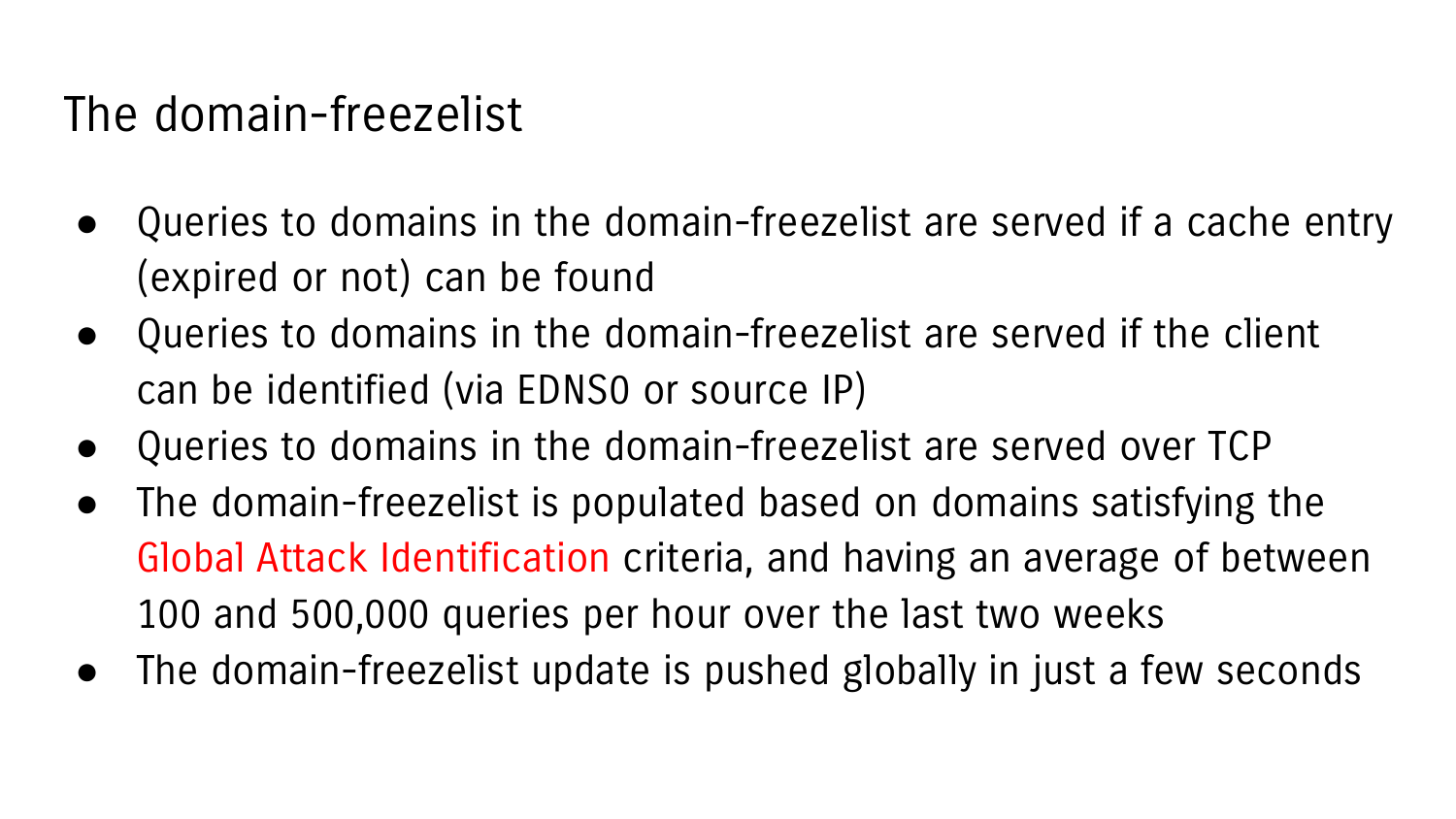#### Dropped Data

#### A single resolver can drop thousands of queries per second. Drops (magenta) peak at 4,780/second here.

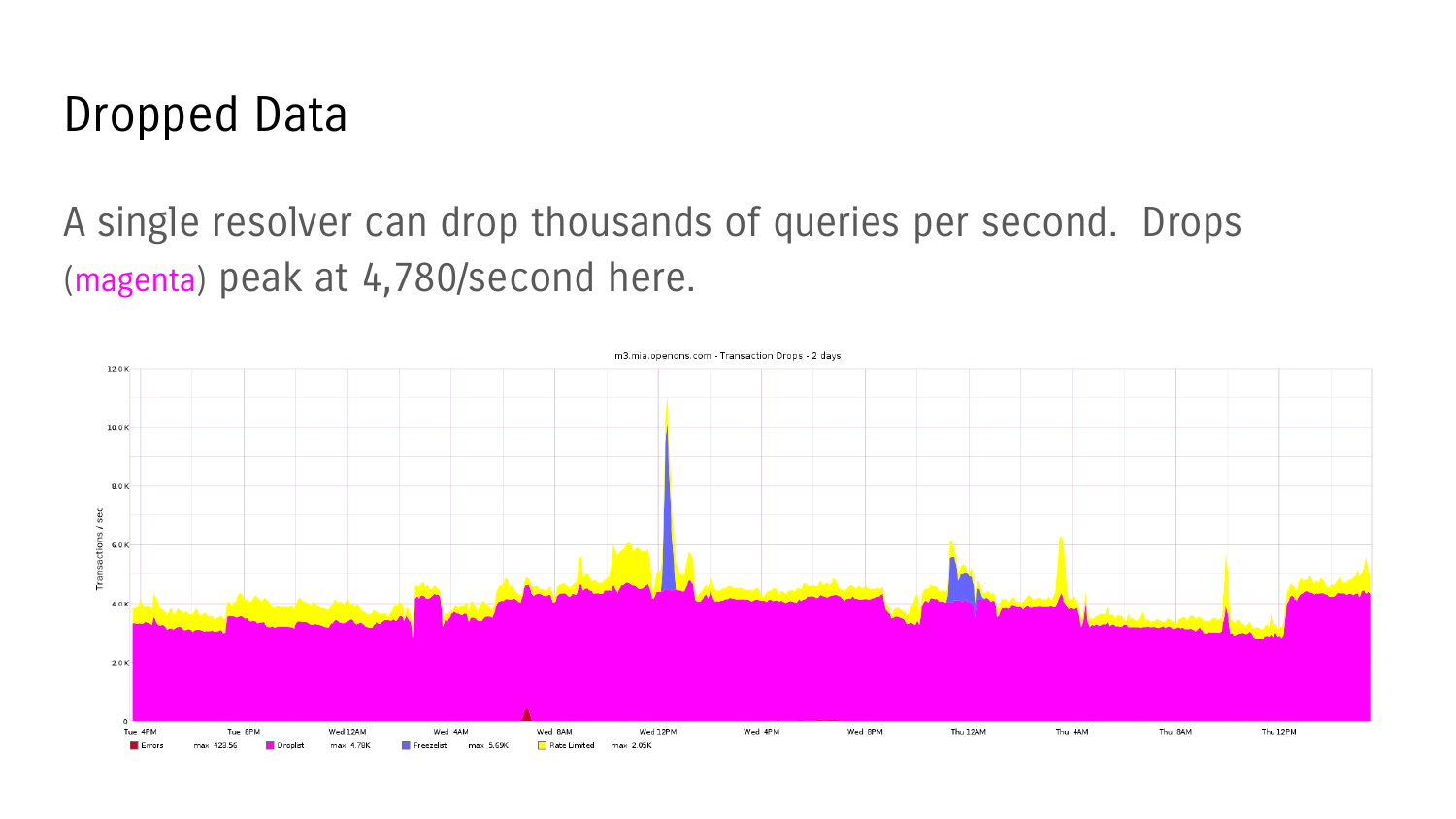#### Transaction Ratios

#### As a ratio against "normal" traffic (purple), up to 40% might be dropped (green). Daily this is about 15 billion of 95 billion.

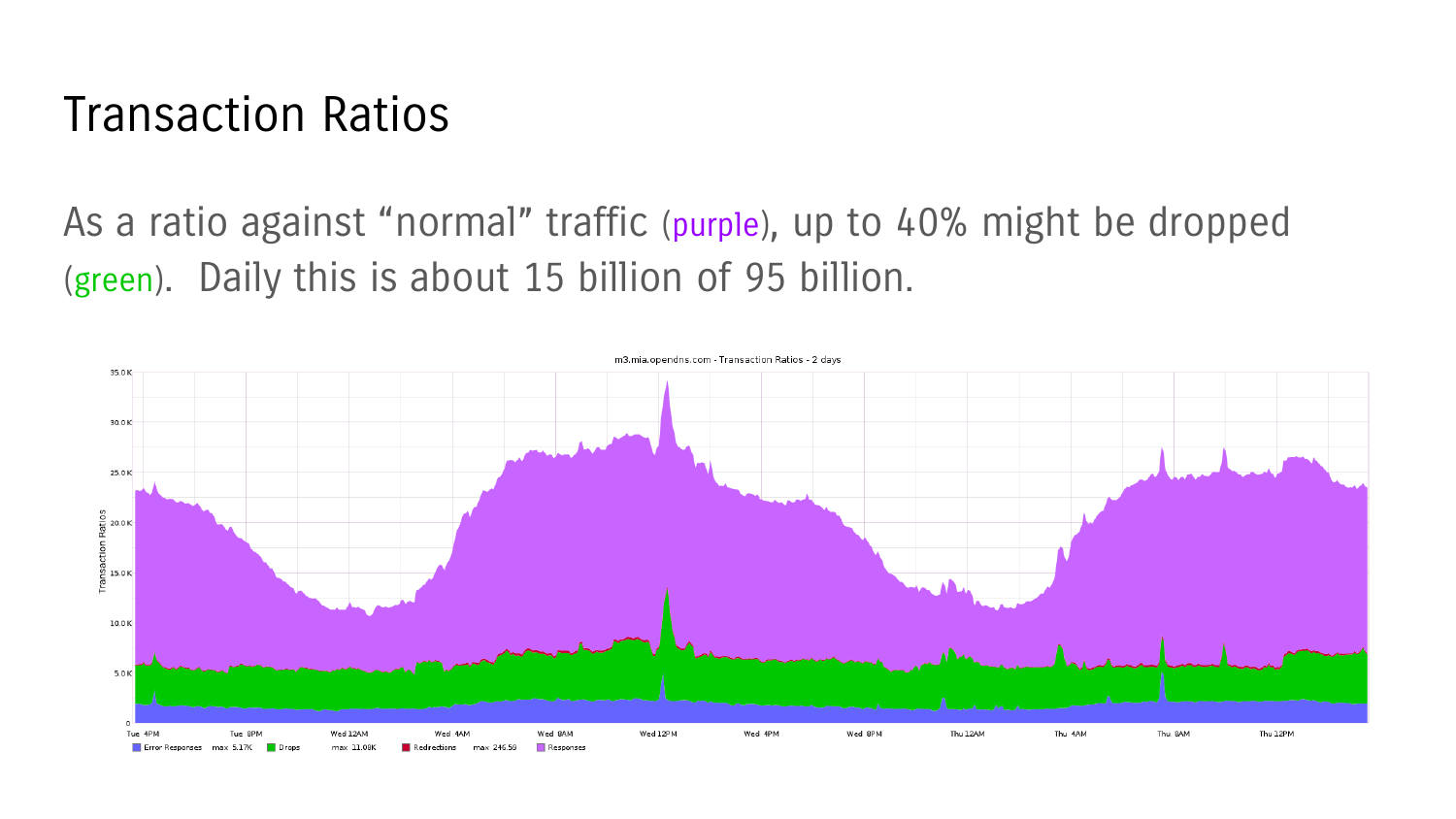# Authoritative RTT

We also avoid performing our own DoS against authorities

- Maintain RTT per control/qtype/auth-IP combination
- Candidate nameservers are used lowest RTT first
- Avoids querying latent authorities
	- May be under attack
	- May be "far away"
	- May be under maintenance
- If latency hits a predefined threshold, the authority is considered "down"
	- Put in timeout (40 seconds)
	- May cause immediate SERVFAIL responses to clients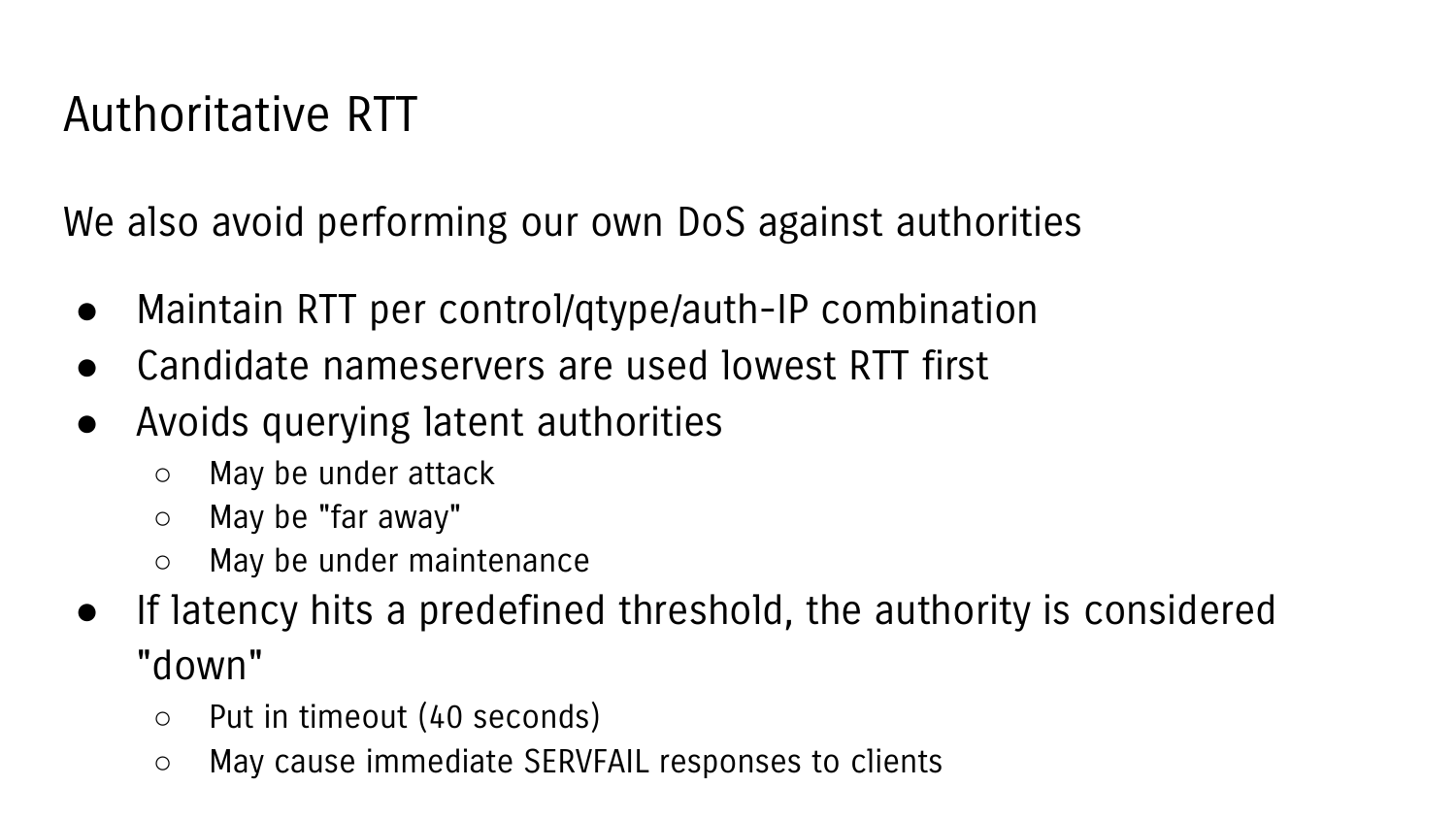# RTT Tracking

Round Trip Times are tracked per NS IP per zone per qtype

|      | ns0             | ns1      | ns2        |
|------|-----------------|----------|------------|
|      |                 |          | $RTT = 4+$ |
| 2    |                 |          |            |
|      |                 |          |            |
| 0.6  | <b>RTT=0.41</b> |          |            |
| 0.35 |                 | RTT=0.12 |            |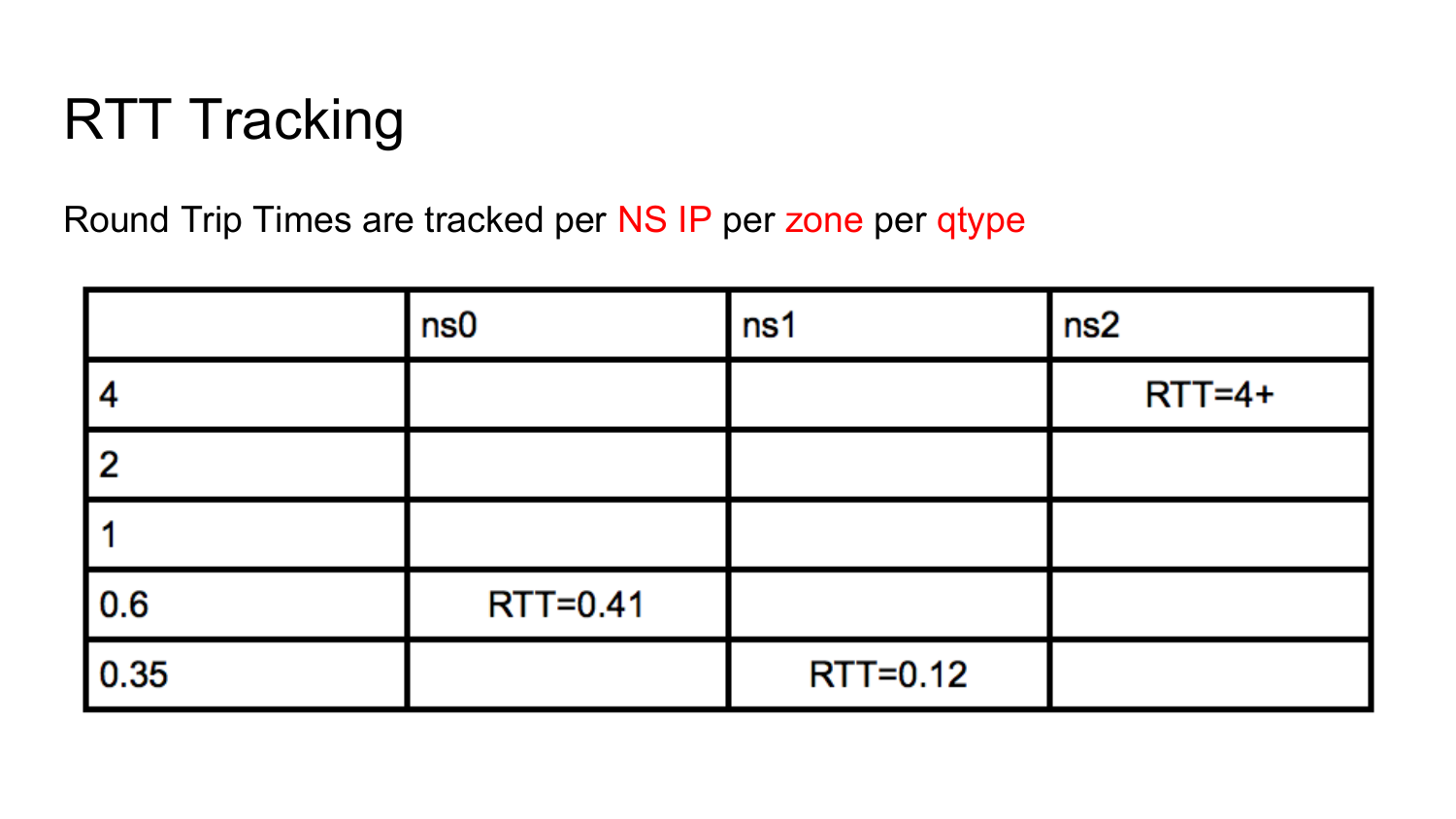# NXDOMAIN Attack Footprint

DROPed (magenta) and

ratelimited (yellow) traffic

SERVFAIL (red) vs

SMARTCACHE (green)

SERVFAIL (salmon) vs NXDOMAIN and

other non-zero rcodes

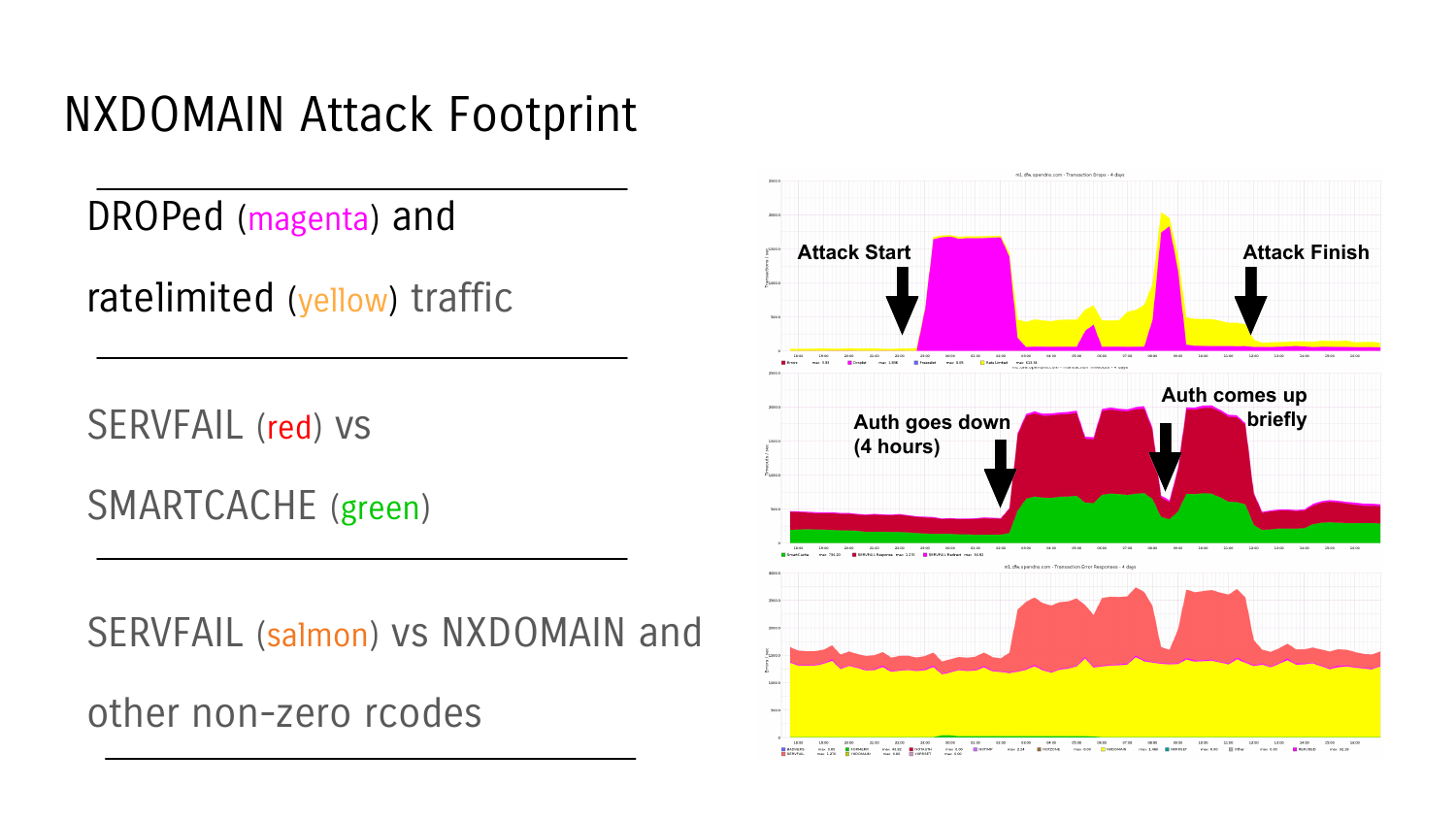# NXDOMAIN Attack Footprint

Ratios show the attack is all additional dropped (green) data

Ratelimits show SERVFAIL (brown) and Oversize (yellow) drops

The resolver "suffers" keeping additional query context

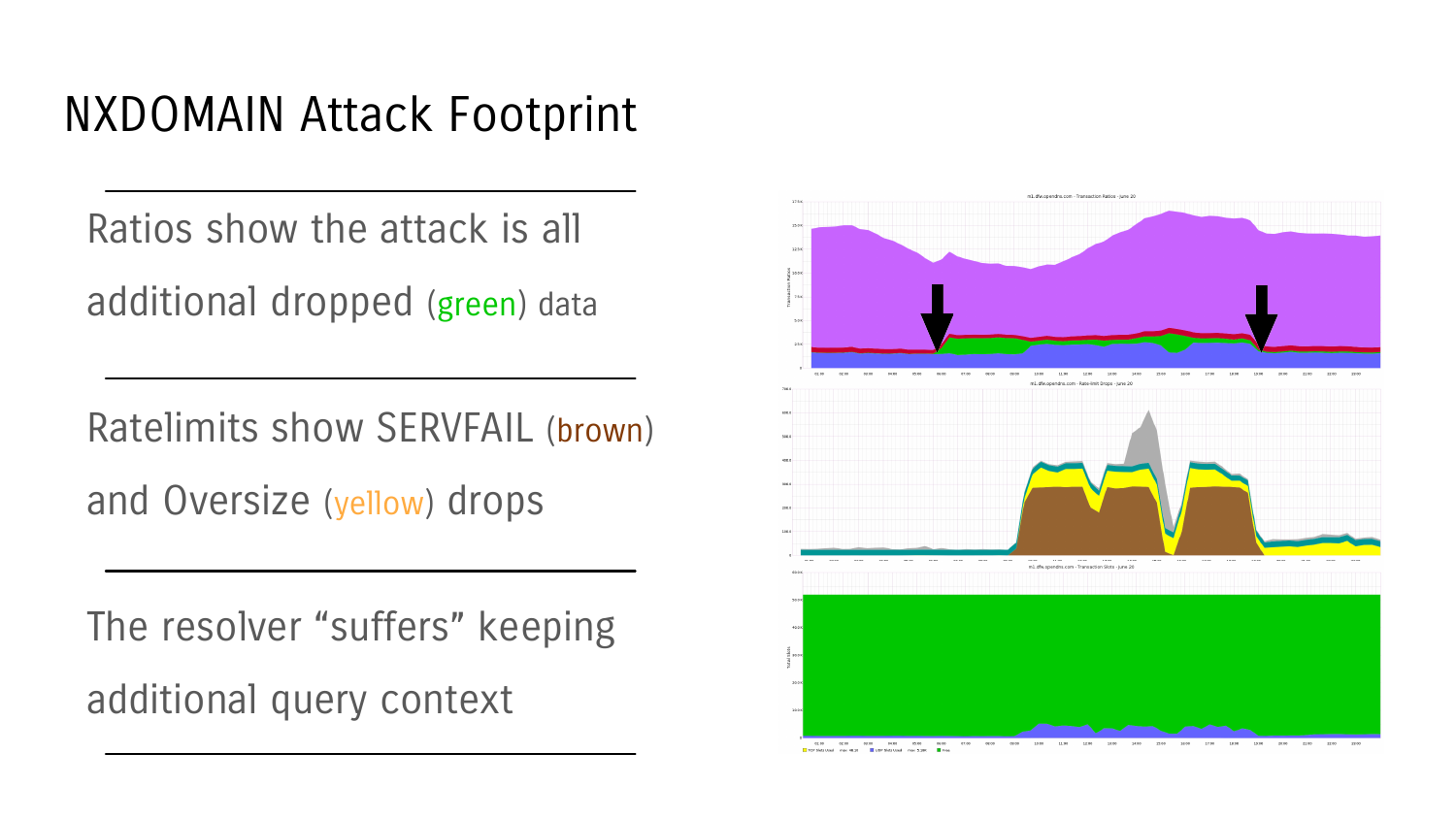- $5/$
- Sodes  $+$   $\frac{1}{2}$  All  $-18100$
- **WESTNATE**
- Edges
- AT Wide Lines
- $-31x+$ Activity
- Physica
	- Temperature
- **FLITHER** 
	- LOD Threshald  $\sqrt{ }$  Node 1.00
	- T Roge 100

# Future Technologies

- Edition 4
- Colors #
- Accampement 9
	- Topology \$
- Animation 5
- Security: 6
- Text / Debug 1
- \*\*\*\*\*\*\*\*\*\*

how

 $129535$ 

**CALL** 

- Start 4
- Stop \$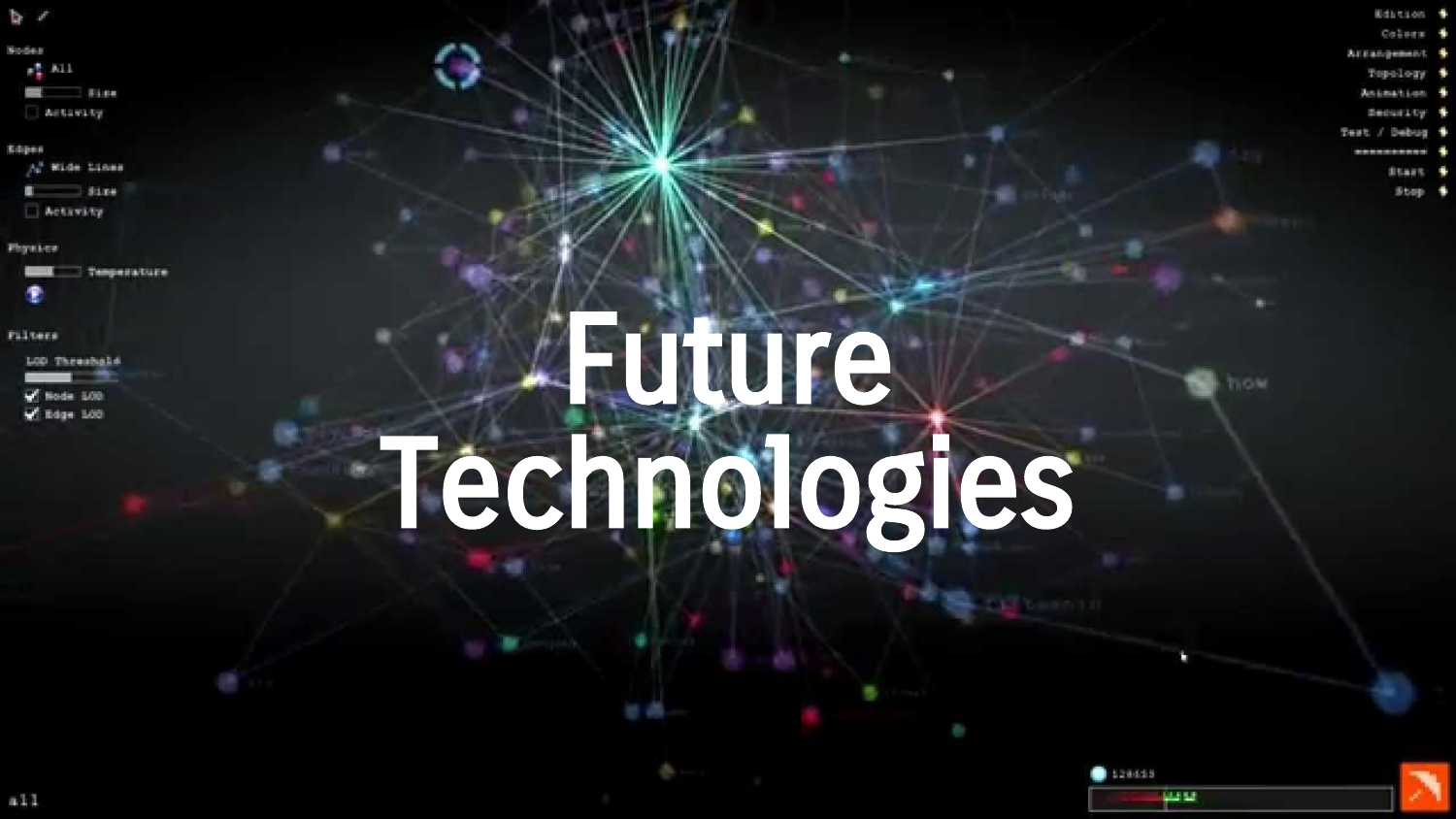# Improved Freezelist "Thawing"

Improvements are in magenta

- UDP queries matching the freezelist
	- If in the main-cache (maybe expired), proceed as normal
	- If in the freeze-cache (small cache), send a TC
	- Store in the freeze-cache
	- Drop
- TCP queries matching the freezelist
	- Respond as normal
	- Close the connection after response is sent
	- Broadcast the answer to all resolvers in the datacenter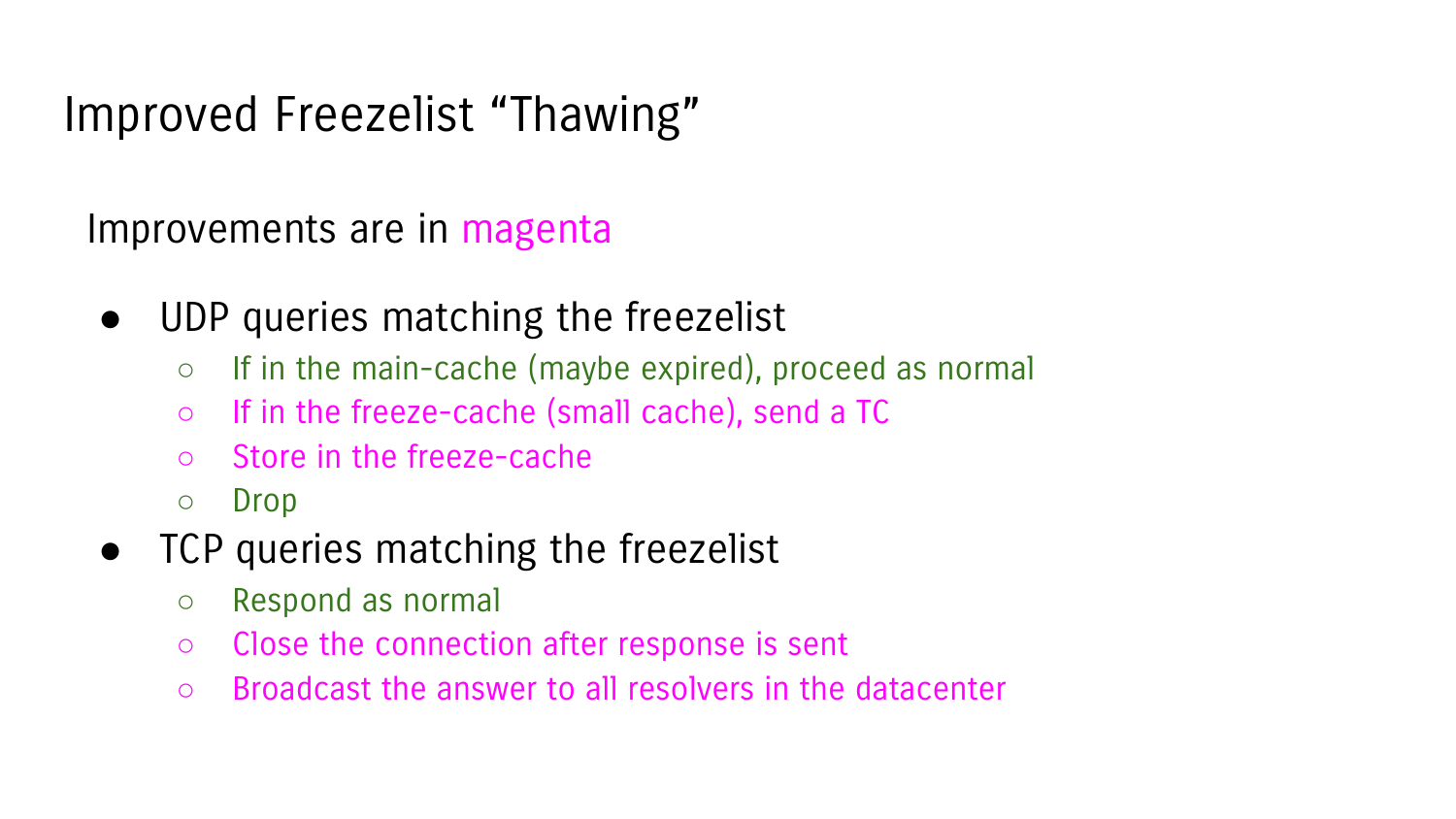# NXDOMAIN count

Store an NXDOMAIN count at the zone cut

- Z.mydomain.com stored as level1-nxdomain-count
- Y.Z.mydomain.com stored as level2-nxdomain-count
- X.Y.Z.mydomain.com stored as level3+-nxdomain-count
- \*\*.X.Y.Z.mydomain.com stored as level3+-nxdomain-count
- Ratelimit based on per-zone \*-nxdomain-count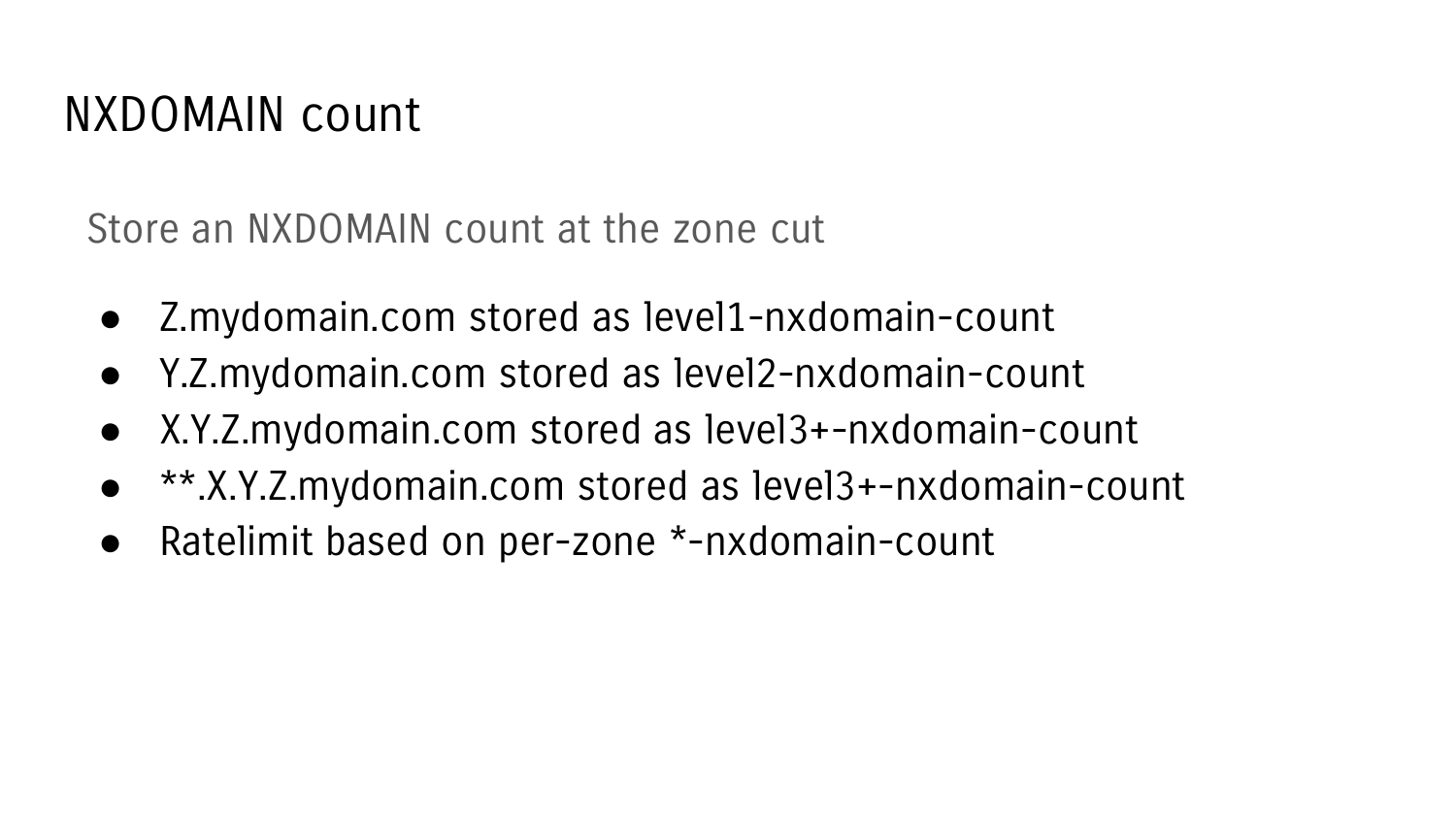# Whitelist Labels

Labels such as {www,mail,ns}0?[0-9]? should be whitelisted

- Apply the whitelist to domain-freezelist at top level only
	- www01.target-domain.com is whitelisted
	- www01.ac84lsdlies.target-domain.com is not whitelisted
- Apply the whitelist to NXDOMAIN counts at level  $\leq 3$ 
	- mail.target-domain.com is not counted when tracking NXDOMAIN attacks
	- mail.a.b.c.target-domain.com is counted when tracking NXDOMAIN attacks